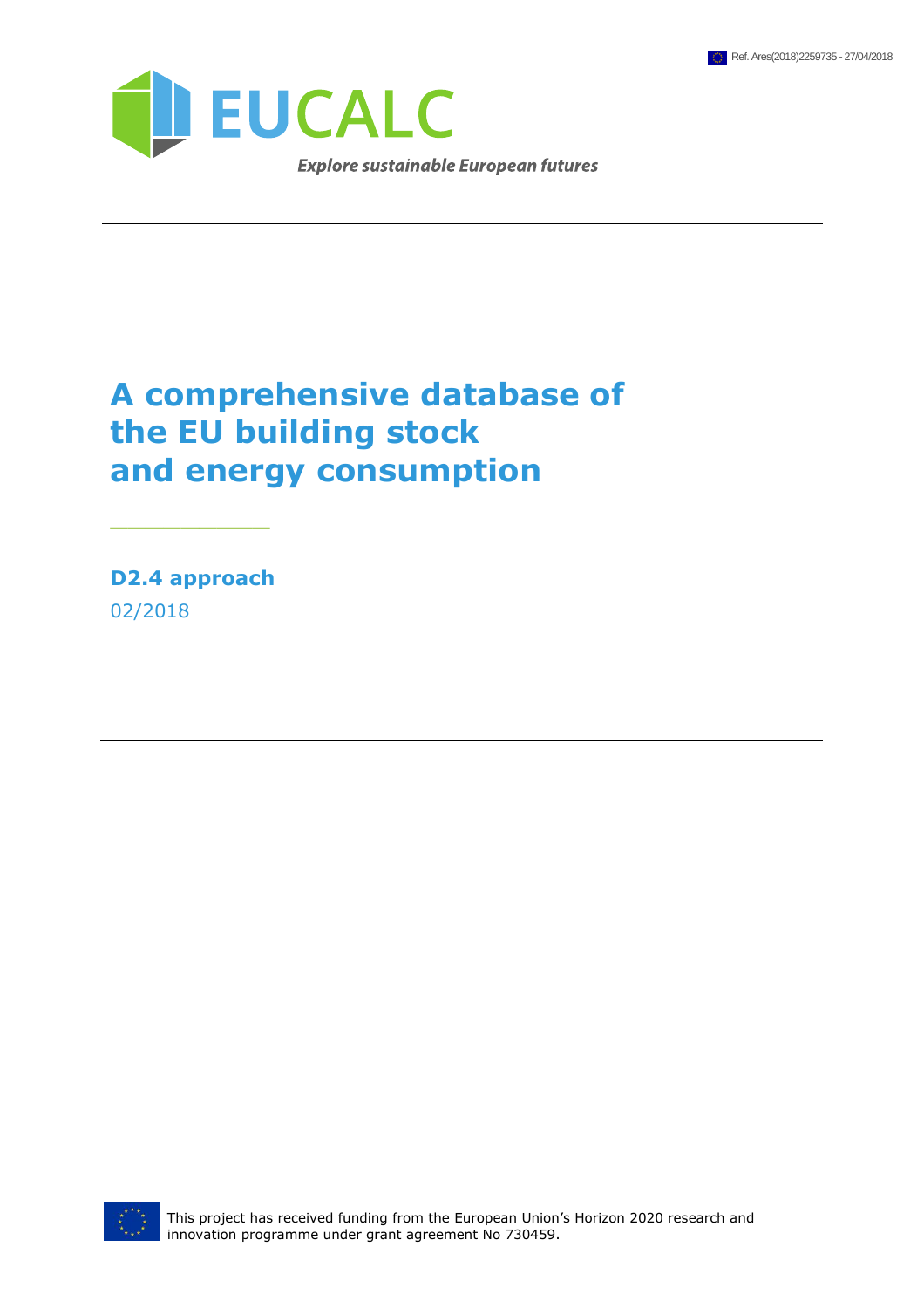

| <b>Project Acronym and</b><br><b>Name</b> | EU Calculator: trade-offs and pathways towards<br>sustainable and low-carbon European Societies - EUCalc |  |  |
|-------------------------------------------|----------------------------------------------------------------------------------------------------------|--|--|
| <b>Grant Agreement</b><br><b>Number</b>   | 730459                                                                                                   |  |  |
| <b>Document Type</b>                      | Other                                                                                                    |  |  |
| <b>Work Package</b>                       | WP <sub>2</sub>                                                                                          |  |  |
| <b>Document Title</b>                     | Building stock database                                                                                  |  |  |
|                                           | A comprehensive database of the EU building stock and<br>energy consumption                              |  |  |
| <b>Main authors</b>                       | Judit Kockat                                                                                             |  |  |
| <b>Partner in charge</b>                  | <b>BPIE</b>                                                                                              |  |  |
| <b>Contributing partners</b>              | Potsdam Institute for Climate Impact Research (PIK)                                                      |  |  |
| <b>Release date</b>                       |                                                                                                          |  |  |
| <b>Distribution</b>                       | Public<br>All involved authors and co-authors agreed on the<br>publication.                              |  |  |

### **Short Description**

*This report accompanies the files that build D2.4 the building stock database. These files include data files and metadata files as specified below.*

| <b>Quality check</b>      |                |  |  |  |
|---------------------------|----------------|--|--|--|
| Name of reviewer          | <b>Date</b>    |  |  |  |
| Stefania Tron, ÖGUT       | 12. April 2018 |  |  |  |
| Ephraim Broschkowski, CMF | 18. April 2018 |  |  |  |

## **Statement of originality:**

This deliverable contains original unpublished work except where clearly indicated otherwise. Acknowledgement of previously published material and of the work of others has been made through appropriate citation, quotation or both.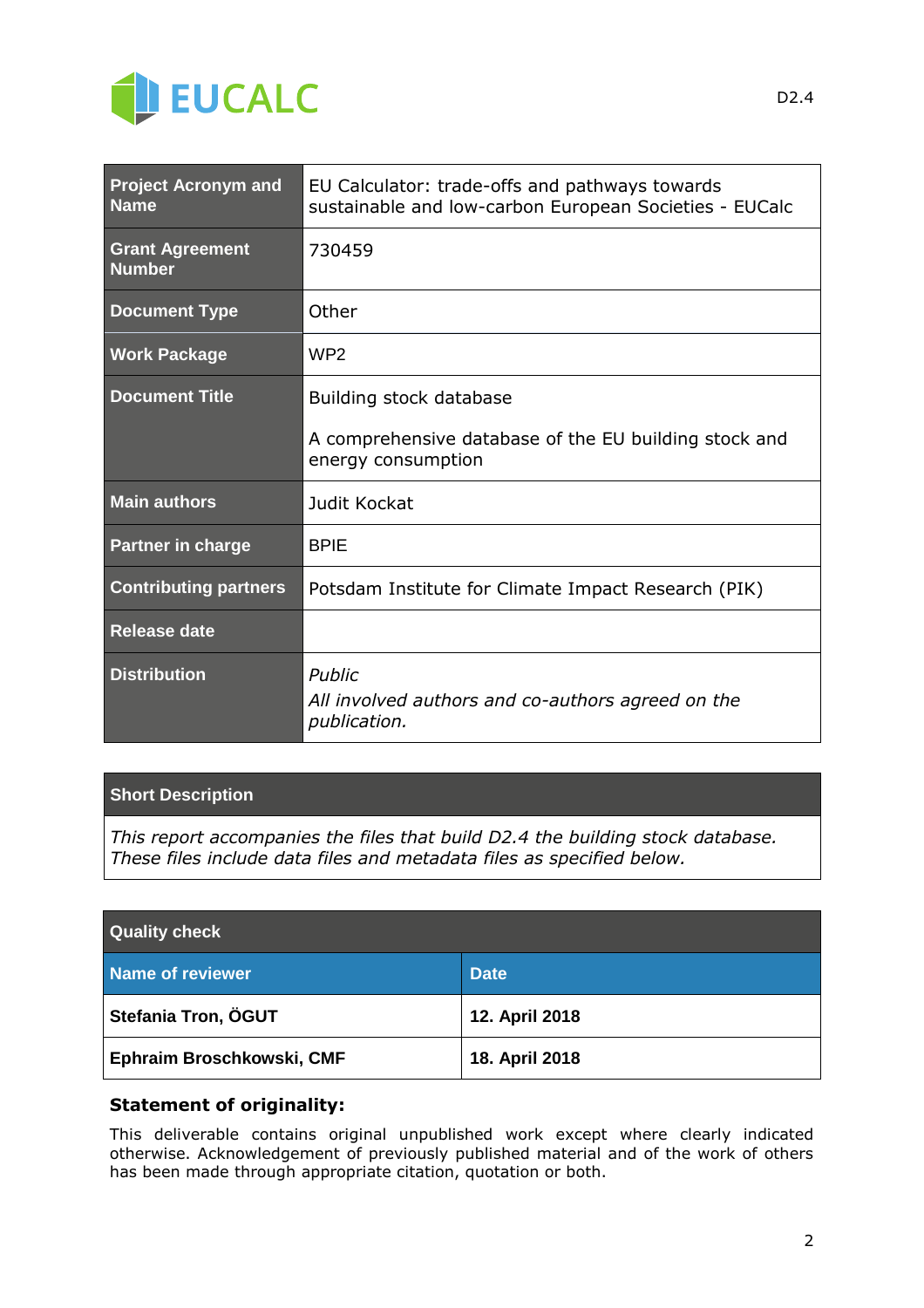

# **Table of Contents**

## **List of Abbreviations**

### used in the data file names

- bld buildings sector
- ots observed time series
- fts future time series

## used within the data files

#### *building categories*

- sfh single family home
- mfh multi-family home

#### *energy carriers*

- oil heating oil
- bio biomass
- dh district heating
- el electricity,
- amb ambient, which is used by heat pumps
- sol solar thermal
- coa coal
- geo geothermal
- oth other energy carriers as for example biogas or bioliquid and any other.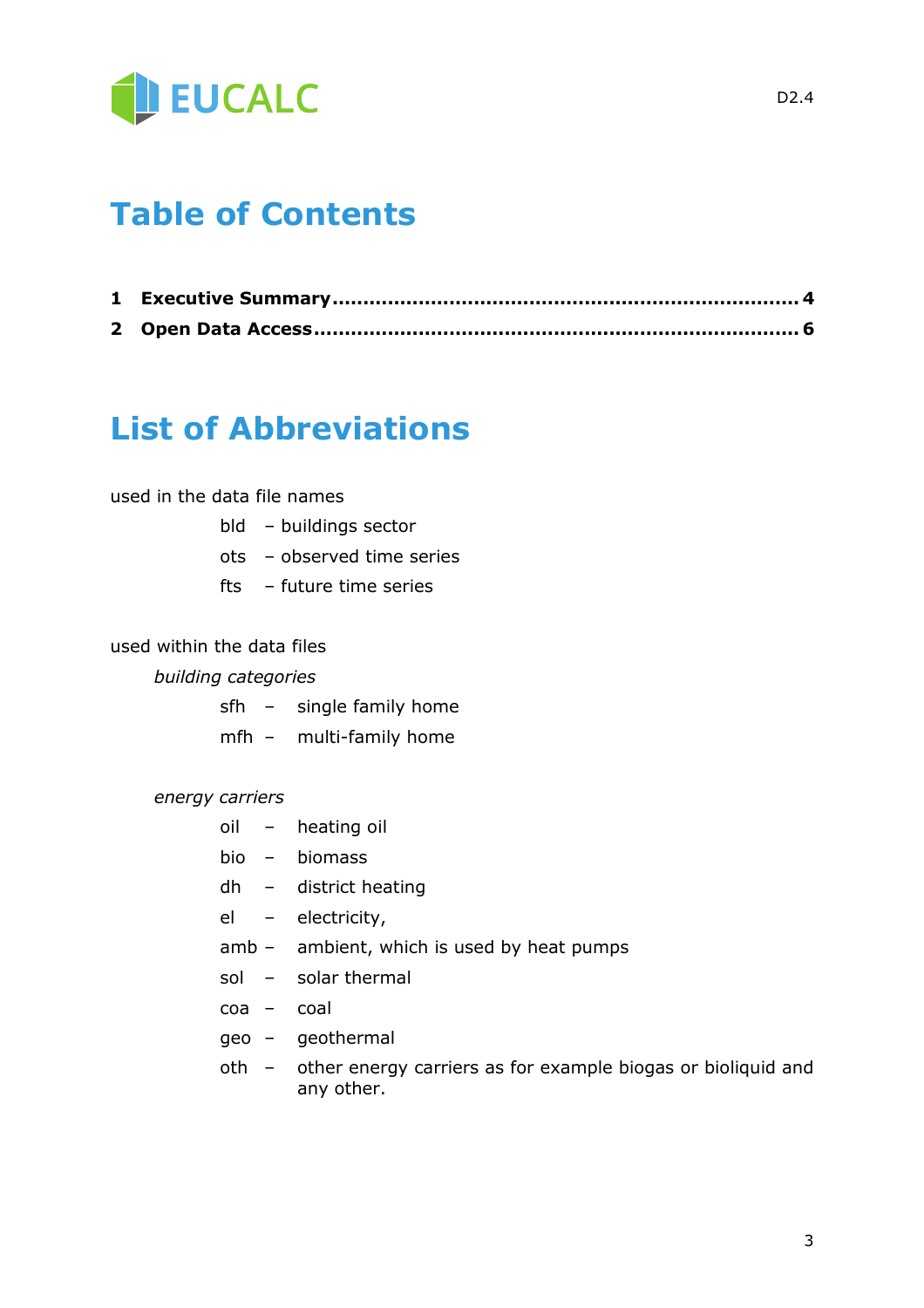

## **1 Executive Summary**

The building stock database D2.4 contains data that describe the European building stock by country with parameters that are essential to determine its energy performance. The data is collected first from the Eurostat, gaps are filled with the help of the EU building stock database and other EU Projects. The data is used as an input to the European Calculator to calculate the energy demand and describe the building stock and evolve it until 2050. This evolution is also based on the drivers included in D2.5 "Identification of levers and levels for the building stock". The outcome will feed into the online European Calculator.

The data and respective metadata can be accessed, by request, following this link: [http://www.european-calculator.eu/?cdm\\_linkout=NzYw](http://www.european-calculator.eu/?cdm_linkout=NzYw)

Database Content Description

The building stock database consists of five datafiles with energy relevant parameters in spreadsheet format. The files specify the building stock parameters described in [Table 1.](#page-3-0)

The building stocks of the countries is represented by different building archetypes according to

- building category (sfh, mfh) and
- building age class (that differ amongst countries)

| Name of the<br>spreadsheet file            | <b>Energy parameter</b>                                             | <b>Unit</b>        | <b>Disaggregation by</b>                 |
|--------------------------------------------|---------------------------------------------------------------------|--------------------|------------------------------------------|
| ots bld floor-area                         | floor area                                                          | m <sup>2</sup>     | Country                                  |
| ots bld residential-<br>heating-efficiency | heating system efficiency                                           | $\%$               | Heating system                           |
| ots_bld_residential-<br>heating-share      | energy mix:<br>share of floor area<br>for each energy carrier       | $\%$               | Country,<br>energy carrier               |
| ots bld residential-<br>energy-need        | energy need per floor area                                          | kWh/m <sup>2</sup> | Country,<br>building category and<br>age |
| ots bld residential-<br>energy-share       | energy share:<br>share of floor area<br>for each building archetype | $\%$               | Country,<br>building category and<br>age |

*Table 1 –the five datafiles that describe the European building stock for each country*

<span id="page-3-0"></span>These parameters are detailed and scoped in the following.

 $\overline{a}$ 

The **energy need<sup>1</sup>** represents the energy needed for heating and cooling of the buildings regardless of the choice of heat generation and distribution system and

<sup>1</sup> The **energy need** shall represent the **net thermal energy need** in alignment with the Guidelines accompanying Commission Delegated Regulation (EU) No 244/2012 of 16 January 2012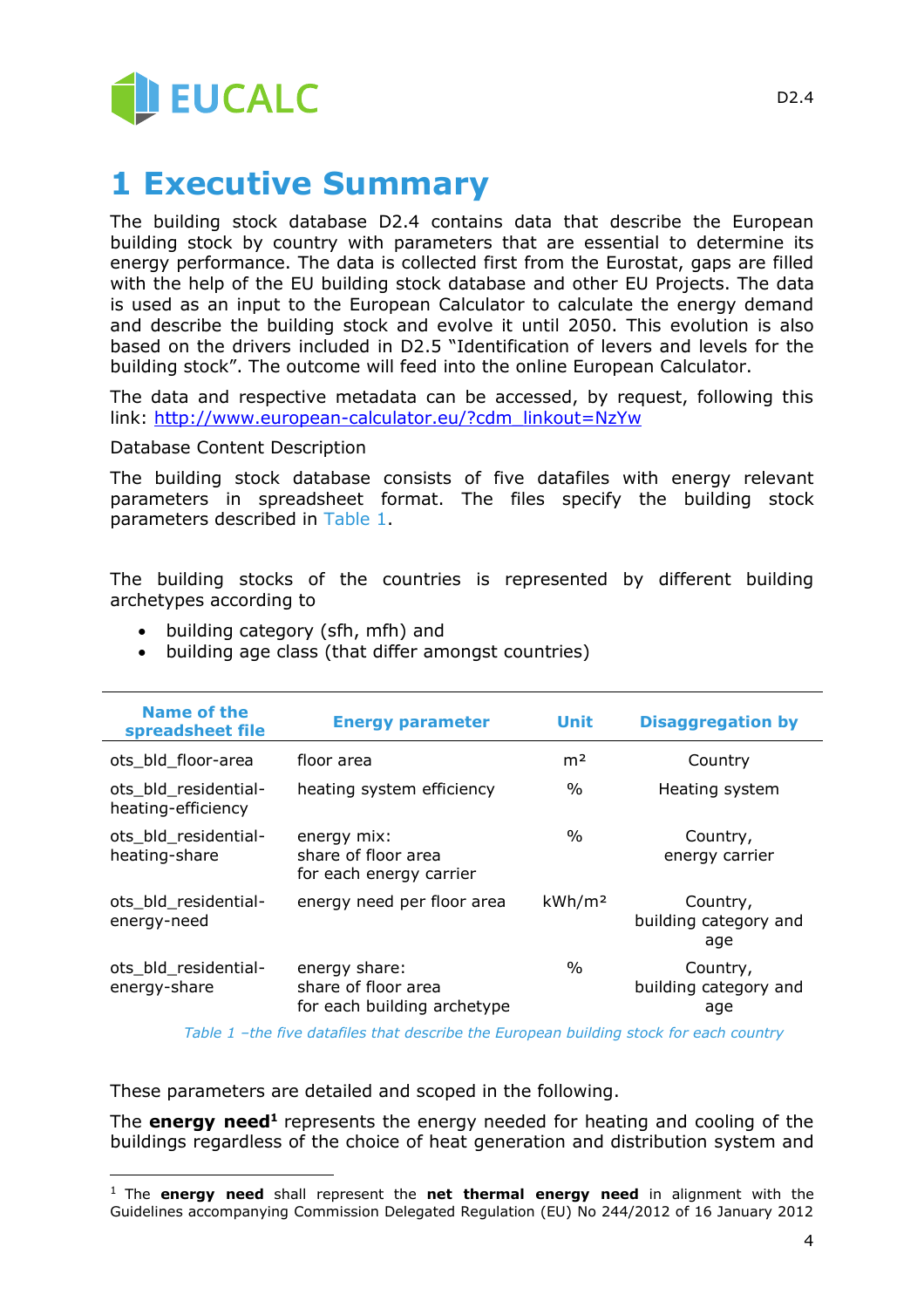

their additional losses. The energy need is therefore a representation of the energetic quality of the building envelope.

The buildings are distinguished by building category sfh and mfh - single and multi-family buildings, respectively. Due to the lower surface to volume ratio in multi-family building, such buildings have a lower energy need than single-family buildings, given that the envelope is of the same quality.

As there is no systematic collection of renovation activity across Europe for the different building categories and ages, the energy need per floor area is on average assumed to be constant in the historic data from 1990 to 2015.

The **energy share** describes the share of floor area in a certain building archetype. A building category and an age band, described by the construction period, characterize the building archetype. As each archetype has a specific energy need, the energy share thus describes the building mix from an energy need perspective. As the statistical data do not cover the differentiation of building category and age over time, a constant share is assumed for the past.

The **heating efficiency** describes the losses that are driven by the choice of heat generation and distribution system. It is the ration of the energy carrier that is input in the house and the energy need in the heated room.

The **heating share** represents the energy mix, as energy carriers aggregate the heating systems. For example, all gas boiling heating systems are categorized as gas. The overall efficiency is thus a mix of the different gas boiling heating systems and changes over times as their individual efficiency of the new systems improves and their mix changes.

In the current model, constant heating efficiency and share is assumed for the past, but this will be updated in the next version of the model within 2018.

**Energy carriers** used in heating systems are:

- oil heating oil
- bio biomass
- $\bullet$  dh district heating
- $\bullet$  el electricity,
- amb ambient, which is used by heat pumps
- sol solar thermal
- coa coal

-

- geo geothermal
- oth other energy carriers as for example biogas or bioliquid and any other.

supplementing Directive 2010/31/EU of the European Parliament and of the Council on the energy performance of buildings by establishing a comparative methodology framework for calculating cost-optimal levels of minimum energy performance requirements for buildings and building elements [http://eur-lex.europa.eu/legal](http://eur-lex.europa.eu/legal-content/EN/TXT/?toc=OJ%3A+C%3A2012%3A115%3ATOC&uri=uriserv%3AOJ.C_.2012.115.01.0001.01.ENG)[content/EN/TXT/?toc=OJ%3A+C%3A2012%3A115%3ATOC&uri=uriserv%3AOJ.C\\_.2012.115.01.00](http://eur-lex.europa.eu/legal-content/EN/TXT/?toc=OJ%3A+C%3A2012%3A115%3ATOC&uri=uriserv%3AOJ.C_.2012.115.01.0001.01.ENG)

[<sup>01.01.</sup>ENG](http://eur-lex.europa.eu/legal-content/EN/TXT/?toc=OJ%3A+C%3A2012%3A115%3ATOC&uri=uriserv%3AOJ.C_.2012.115.01.0001.01.ENG), which explains:

<sup>&</sup>quot;The energy need [for example] in winter is calculated as energy losses via the envelope and ventilation minus the internal gains (from appliances, lighting systems and occupancy) as well as 'natural' energy gains (passive solar heating, passive cooling, natural ventilation, etc.)"